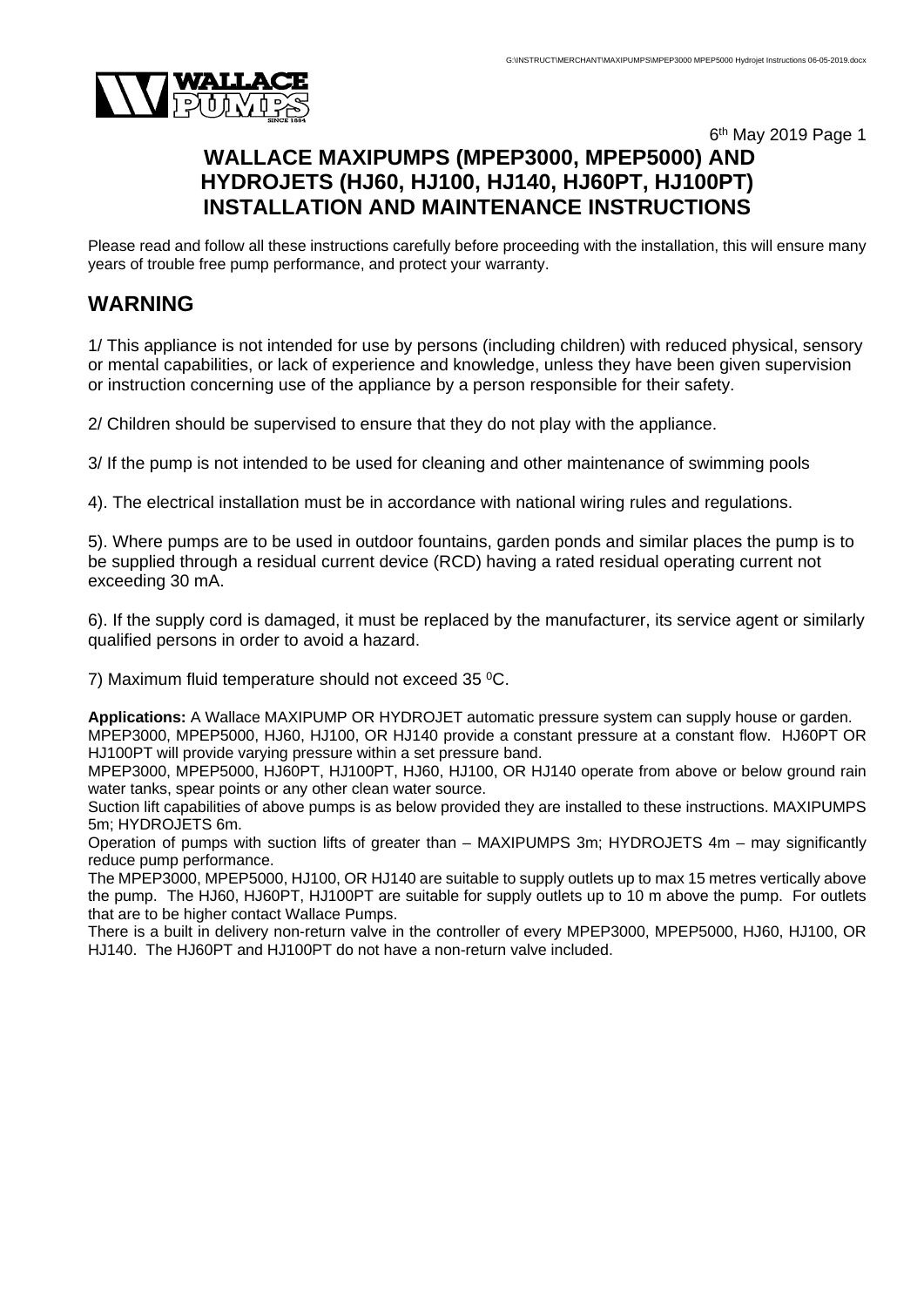From very small, to very large multi-level homes and gardens. The MAXIPUMP range will do 99% of all domestic water applications. The HJ60 & HJ100 are budget options for small to medium dwellings. The HYDROJET (HJ60, HJ100, HJ140) are better suited to shallow well applications. HJ60PT OR HJ100PT offer best resilience to varying supply voltages. For large Multi-Bathroom house or Multi-Outlet property or Life Style Block applications install Variable Speed Maxipump model MPEP-6000, MPEP-7000, MPEP-9000 or larger. Refer Wallace pumps.

**Pump Housing:** Warranty of this pump is void unless correctly housed and protected from heat, rain, flooding, and freezing etc. The housing should be weather and vermin proof, have a solid, dry base and be well vented so that motor heat can escape. In the event of a leak the water must be able to drain away from the pump and any property without causing damage.

**Pump Position:** The pump must be installed level, with base downwards, as close to the water source as possible.

**Pipe connections:** Pipe connections should be arranged so that the pump can be easily removed if service work needs to be carried out. Pipes should be supported and positioned so that the pump is not stressed by the pipe weight or misalignment. Use compression fittings in conjunction with pipe inserts on suction pipework.

Do not over tighten fittings. Ensure that thread tape is not "over the end of fittings and inside the pipework." Fittings with o-ring seals need only hand tightening. Do not use thread tape on o-ring sealed fittings.



#### **Water temperature:** maximum is 35°C.

#### **Pressure Tanks:**

**Required** – The HJ60PT and HJ100PT require a pressure tank to operate and one is supplied with each pump. The HJ60PT pressure tank air charge should be 18 psi (125 kPa). The HJ100PT pressure tank air charge should be 28 psi (195 kPa).

**Optional** - The MPEP3000, MPEP5000, HJ60, HJ100, OR HJ140 pumps do not need a pressure tank. However a pressure tank may be fitted in the pump delivery line to provide greater draw off before each pump start.

The pressure tank must be charged with air. Check the air charge before operation as described later. The air charging valve is a car tyre type. For reliable operation the pressure tank must be installed under cover. The pressure tank is to be rated to a minimum of 120 PSI working pressure & is to be installed anywhere in the delivery piping. Ensure the pressure tank is adequately supported.

**Dry Run Protection:** Is incorporated into the controller of the MPEP3000, MPEP5000, HJ60, HJ100, OR HJ140. If the run dry protection is activated you will need to press the reset button. Before resetting eliminate the cause of the activation.

**Dry Run Protection:** Is NOT incorporated in the HJ60PT OR HJ100PT. In the event of these pumps being run dry damage will occur to the pump.

**Controller:** MPEP3000, MPEP5000, HJ60, HJ100, OR HJ140 controllers are set to their lowest pressure setting as this provides most reliable operation. This factory set start pressure is adjustable and can be increased if needed. **OPENING THE CONTROLLER WILL INVALIDATE YOUR WARRANTY.** The controller starts and stops the pump in response to the water usage. In the event of a power cut the controller will automatically reset and re-start the pump when the power is restored.

**Pressure Switch:** HJ60PT OR HJ100PT pressure switches are factory preset and should not be adjusted. The pressure switch starts and stops the pump in response to pressure variation.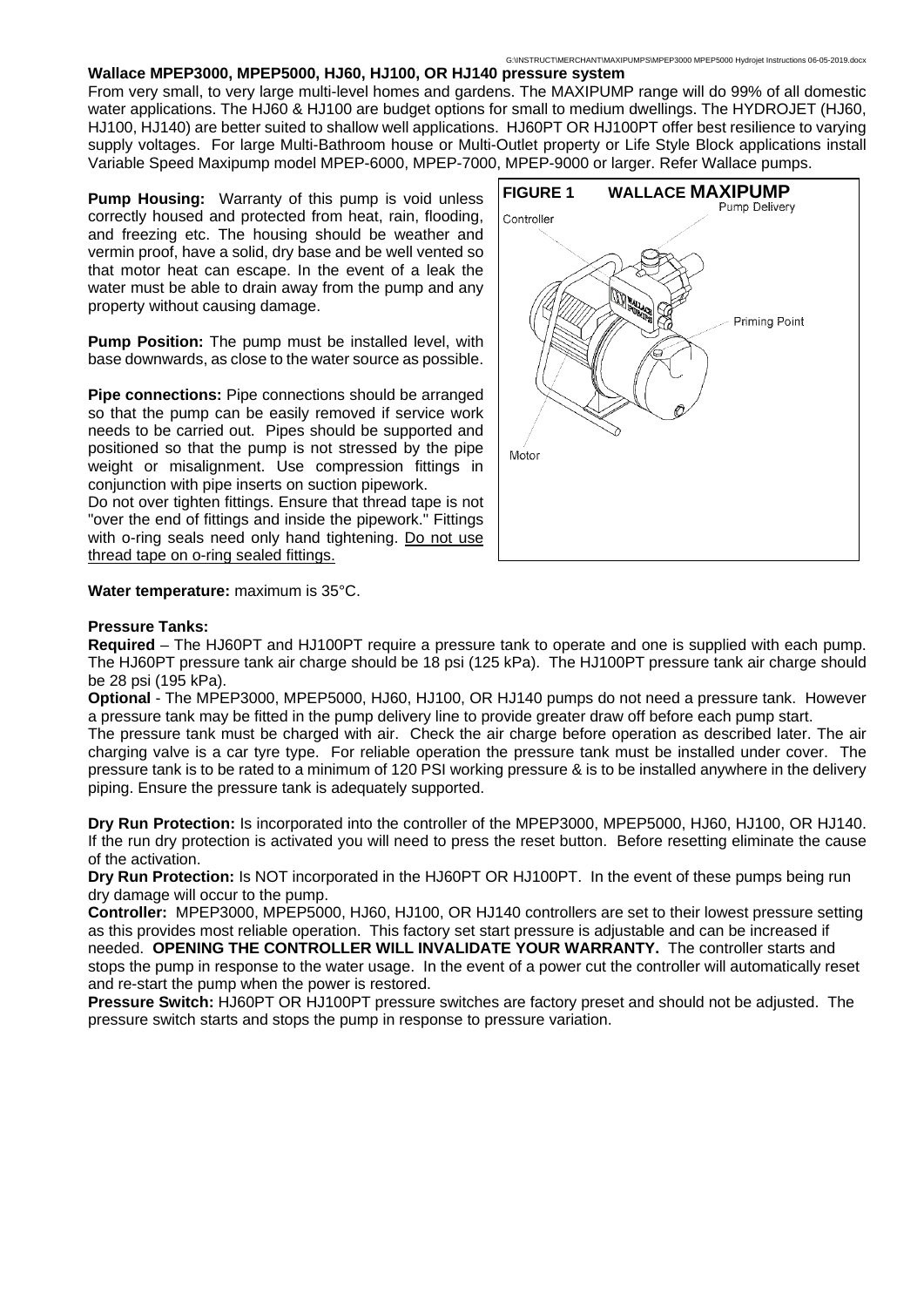**Filters:** Do not install any other filter in the pipework between the water source and pump. Only install filters on the pump delivery, be aware that filters can reduce pump delivery flow and pressure, and need frequent servicing.

**Piping General:** All sizes are expressed as internal diameter.  $(ID)$ 

All pipe threads must be sealed and tightened correctly to prevent leaks.

Never reduce the pipe sizes below those stated in these instructions.

Ensure that isolating valves are of a full bore design.

Use only Wallace foot valves for suction lift applications. Ensure piping is adequately supported.

Ensure the delivery piping is rated to more than 6 bar or 60

metres or 85 psi working pressure. The delivery pipe should be flexible at least 1 metre from the pump, then rigid pipe such as copper can be used.

**Suction Piping:** There are two types of suction installation. **IN ALL CASES a one piece MDPE suction pipe should be used – same size as suction port ID to 6 metre lengths (25 mm), for lengths of 6 to 20 metres use pipe of one size larger ID (32 mm). Minimum pressure rating must be PN9. DO NOT USE PVC PIPE. ALL SUCTION FITTINGS MUST** 

G:\INSTRUCT\MERCHANT\MAXIPUMPS\MPEP3000 MPEP5000 Hydrojet Instructions 06-05-2019.docx **FIGURE 2** Delivery Suction Isolating Valve FLOODED SUCTION

**BE COMPRESSION TYPE AND MUST BE USED WITH PIPE INSERTS. DO NOT USE PUSH FIT TYPE FITTINGS ON SUCTION PIPING. Take care to minimise joins. The suction line must be airtight. IF LDPE pipe is used then Hansen type fittings with internal pipe support must be used.**

**Flooded Suction Piping:** Where the water source is always above the pump level. (Refer to figure 2)

The pipe connection in the water tank must be at least 50 mm above the bottom of the tank. Install a full bore isolating ball valve and non-return within 200 mm of the tank to the same size as the selected pipe.

The pipe should be level or can go below then rise to the pump. **Pipes must not rise from the source and then fall to the pump.** Where possible the pipe should be buried. Ensure valves are accessible for servicing.

The maximum suction pressure is not to exceed 3 metres (30 kPa). For higher suction pressure duty contact Wallace

**Suction Lift Piping:** The water source is below the pump level.(Refer to figure 3)

**FOLLOW THESE INSTRUCTIONS PRECISELY** 

A Wallace foot valve must be used. This has to be ordered if required. The foot valve must be fully submerged, at all times.

The one piece suction pipe must rise continuously from the foot valve to pump. Where the tank is partially buried a connection through the tank at ground level will be needed to achieve this. Minimise the number of bends.

Maximum Suction Lifts: 5 m – MPEP3000, MP5000; 6 m – HJ60, HJ100, HJ140.

**Town Supply Suction:** Refer to figure 4, and also refer to flooded suction piping. These pumps must not be directly connected to a pressurised suction. For boosting town supply install a 200 litre tank ( or larger if needed ) with a full flow ball cock from the town supply. Connect the pump suction pipe to the tank as previously described.



**Pump Delivery Piping:** Please refer to figure 5 which

details the correct house plumbing layout. Recommended delivery pipe sizes from the pump to a single house are listed as follows for the required lengths.

0 to 10 metres use 25 mm ID. 10 to 50 metres use 32 mm ID. 50m to 200 metres use 40 mm ID.

Note all piping must be rated to withstand the output pressure of the pump.

We recommend you install an easily accessible full bore isolating ball valve after the pump. This should be positioned before any take offs in the delivery piping after the pump. The valve is to be the same bore size as the selected pipe. The highest delivery point must not be more than 15 m above the pump.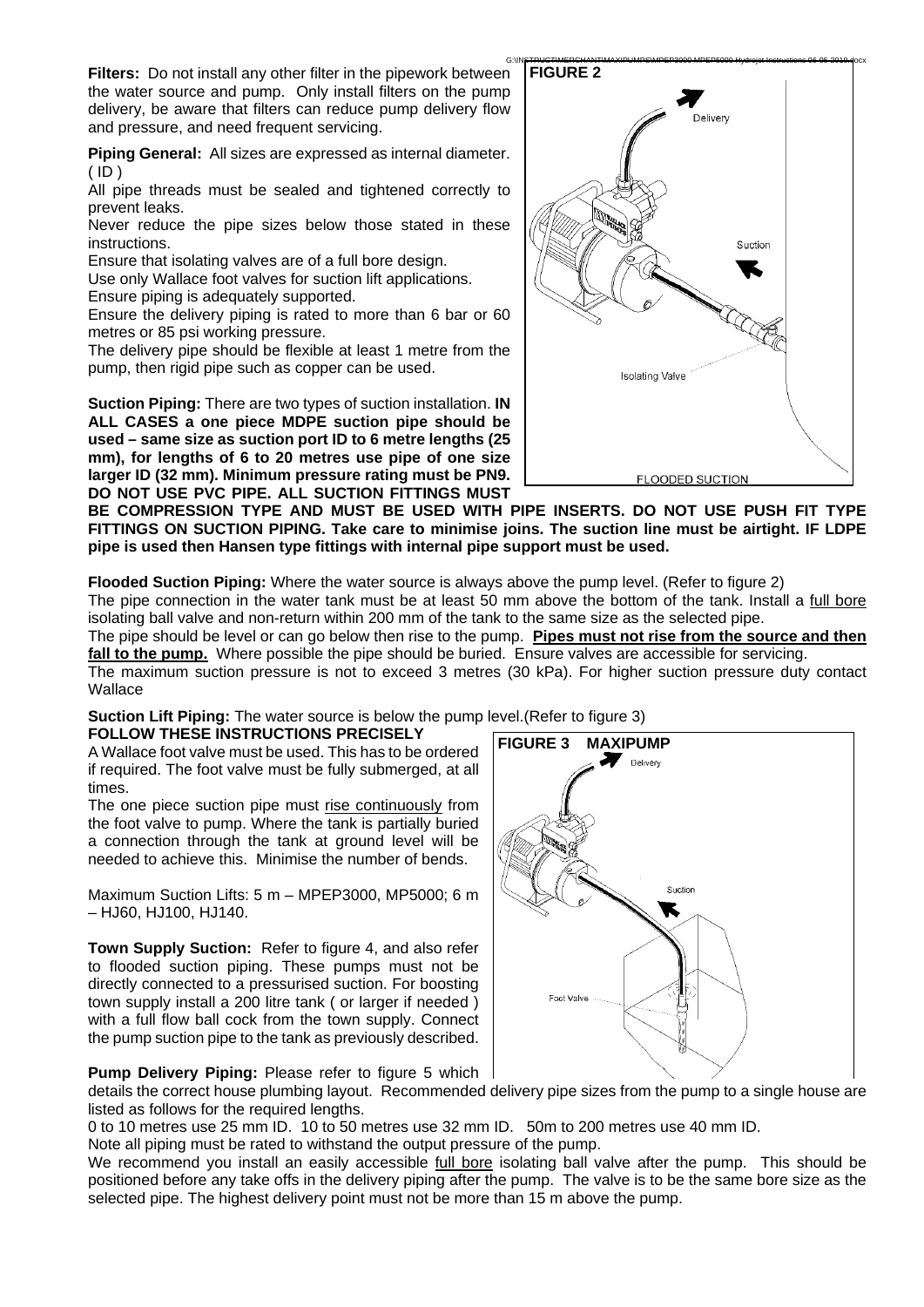#### **Priming:** Ensure power is off to the pump.

Flooded suction Install the suction pipework. Open the tank isolating valve until water comes out and the pipe is flushed clean, close valve. Fit pump and delivery pipework to pump, open valve and release hexagonal priming / vent plug next to the suction pipe connection until all the air has been purged out of the pump and water is flowing freely, replace plug.

Suction lift Install the suction pipework. Fill the pump with water through suction pipe connection. Fill the suction pipe with water and connect to the pump. Fit delivery pipework. Remove the hexagonal priming / vent plug next to the pump delivery, pour water into the pump via the priming hole until full, wait for one minute and ensure the water level does not drop which would indicate a leak that needs to be rectified. Then replace priming / vent plug.

Flooded and suction lift Turn pump on and allow pump to operate till primed and all air is flushed out of suction pipe and pump. This is achieved by starting the pump with all outlets closed, gradually open one outlet until fully open and a good flow is observed. Never control flow with the suction valve, leave it fully open. Do not run the pump with all outlets closed for more than five minutes. If priming a long or difficult suction pipe the pump may stop and indicate a fault, reprime with water, then press the reset button to restart.

**Power supply:** Ensure the supply voltage is 230 volts, avoid long undersized extension leads.

We recommend the supply is protected by an earth leakage circuit breaker.

# **INSTALLATION SUMMARY AND CHECK LIST**

- 1. Read all of the instructions before proceeding with the installation.
- 2. Check and set ( if applicable ) the pressure tank air charge pressure is 200 kPa (30PSI).
- 3. Prepare the pump housing ensure it will be easy to access the pump and tank for future servicing.
- 4. Prime and install the pump in the housing.
- 5. Install the suction pipework.
- 6. Prime the pump, suction lift check for leaks.
- 7. Install the delivery pipework.
- 8. Plug into a 10 amp fused and switched power supply.
- 9. Switch on the pump and check for:-
- a) **Good delivery flow, run with three taps fully open for 10 seconds per metre of suction pipe to purge all air.**
- b) That the pump comes up to pressure and switches off within 10 seconds of the last outlet being closed. And does not start with all taps closed, wait for three minutes to ensure this is correct.
- c) Any leaks, remember to check the hot water cylinder over flow pipe, toilet flush valve, foot valve and pump non-return valve.

# **WARNING**

We do not recommend that your house is connected to both your water tank and pump, and the town water supply.

If you choose to do this the NZ building code requires appropriate backflow prevention measures must be taken. In addition to ensure that the town supply pressure is not applied to the pump and possibly cause over pressure related damage to the pump or pressure tank. Always check with your Territorial Authority for their requirements before connecting the pump. Closing a valve does not constitute disconnection, the pipes must be disconnected and apart.

We recommend that you connect your water tank and pump to the house permanently and connect as shown in figure 4.

The overflow must be 100 mm below the outlet of the reservoir valve to provide an air gap between the water and the reservoir valve. If the break tank collects rainwater, to optimise the rainwater collection we recommend that the town supply is only used to maintain a minimum level in the tank leaving room for the rainwater.



#### **FIGURE 4** Recommended installation for pressure boosting from town or a pressurised supply.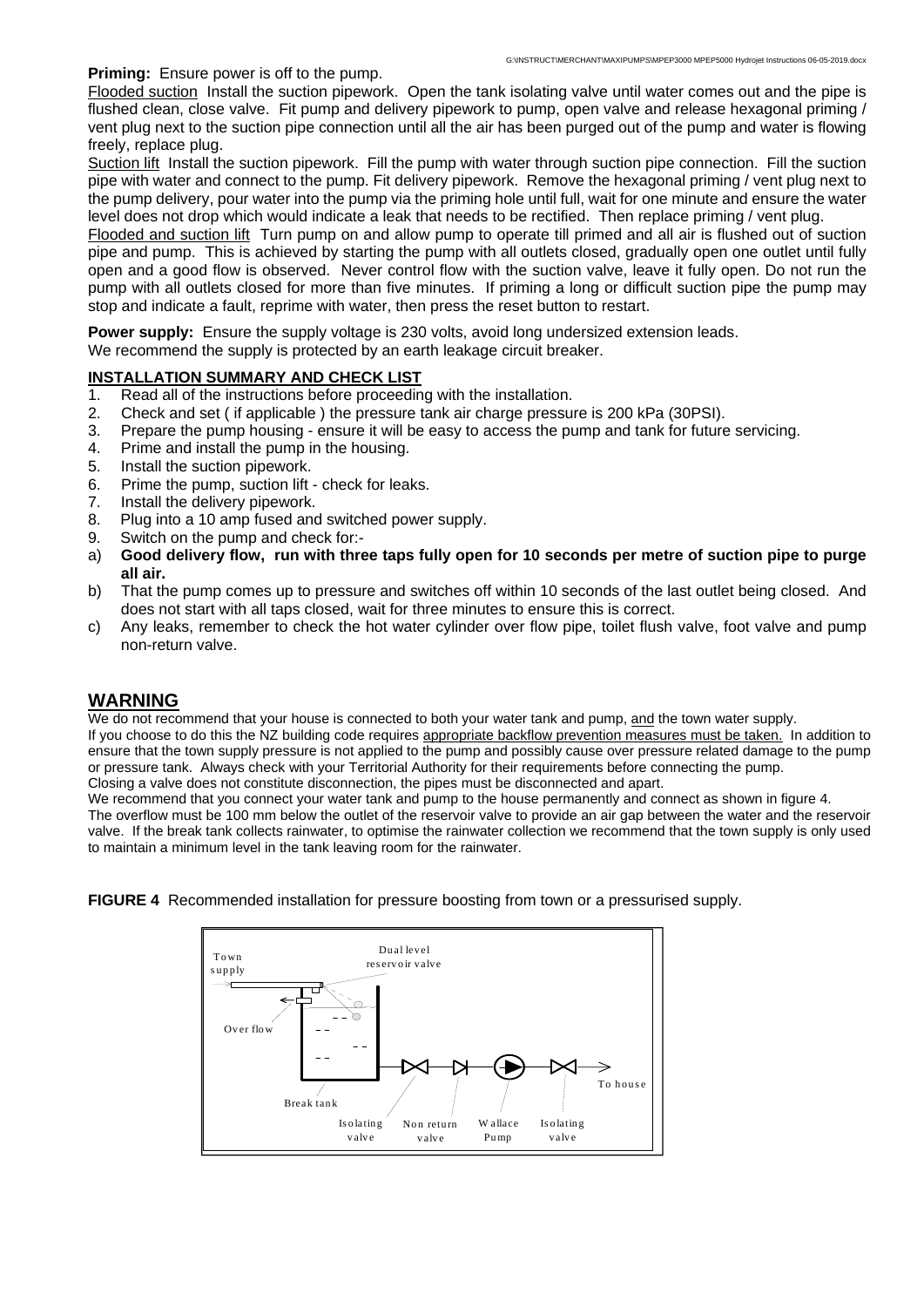### **OPTIONAL PRESSURE TANK.**

If you are operating the pump at low flows (less than 0.4 L/min – MPEP3000, MPEP5000, HJ60, HJ100, HJ140) we recommend a pressure tank be installed. Install the tank on a tee of from the discharge pipe before the first tap. **Tank air charge pressure:** The flexible membrane inside the tank separates the air and water within the tank and so prevents the water absorbing the air (water logging).The tank charge pressure is **195 kPa (28 psi )**. The tank air charge pressure must be checked with the water pressure relieved, follow the procedure carefully. An initial easy check you can do is; After the pump has stopped, open a tap, you should get at least a cup of water before the pump starts, if you do the tank pressure is OK and does not need checking.

# **Checking and replenishing the tank air charge. Procedure:-**

Every 3 months the tank air charge pressure must be checked, and if necessary replenished as follows:-

1. Release all water pressure from the tank by; switching off the power to the pump, and turn on any tap to release water pressure from the system. In flooded suction situations close the tank isolating valve.

2. Apply a car tyre or similar type pressure gauge to the air valve on the tank to check the pressure.

3. If necessary; drain, or replenish tank air charge pressure using a suitable car tyre pump or compressor to the correct pressure. DO NOT over pressurise the tank.

4. Close the tap, open the tank isolating valve, switch on the pump.

# **SAFETY**

Turn power off and pull out the plug at the wall, before attempting any servicing.

Keep hands clear of the pump whilst it is operating.

Note that the pump may start without warning due to water demand or the internal thermal overload resetting. Do not charge the pressure tank above 200 kPa.

Do not run the pump dry.

Read and follow all instructions.

### **MPEP3000, MPEP5000, HJ60, HJ100, HJ140 WITH CONTROLLER**

**The controller may have three LED lights** (certain models) which when lit, indicate the following functions:-

POWER ON (green colour ) There is power to the controller

PUMP ON ( yellow colour ) The pump is operating

FAILURE (red colour ) There is a system or pump fault. System faults may include: the pump is not fully primed, there has been a run dry e, there is a suction or delivery pipe restriction.

When the pump is first turned on it may run for approximately 0 seconds and turn off, the failure LED will be lit. This indicates that the pump is not fully primed and has been stopped by the controller as it has sensed a run dry condition, repeat priming procedure, press the reset button to reset the controller. Repeat until the priming is completed and pump runs and stops normally. The controller is not serviceable, it is protected by an anti tamper seal, if broken the warranty is invalidated. As the motor and controller are electrical devices they may be damaged in the event of a power failure or lightning strike, if this is a risk for your installation we recommend that a suitable protection device be installed in the power supply to the pump.

# **If the controller has only a restart button and will not work, check the fault finding instructions.**

RESET / RESTART button resets the pump after it has tripped due a fault such as loss of water supply. After the fault has been rectified press the reset / restart button to start the pump. Do not press the reset button and operate the pump for more than two times without checking and recifying the cause of the trip. Refer to fault finding later in these instructions.

#### HJ60PT, HJ100PT Pressure Pumps with Pressure Switch

These pumps DO NOT have power, operation or fault display. Always approach these pumps as being live electrical equipment. Take care to turn off power if work is being attempted on pump motor or pressure switch.

#### **FAULT FINDING MPEP3000, MPEP5000, HJ60, HJ100, HJ140: Note: - Not all pumps have a pressure tank. If not, ignore pressure tank points.**

# **Priming trouble: ( Red failure light if applicable, is lit )**

DO NOT RUN THE PUMP DRY. Do not press reset button more than twice without checking pump has water in it and remedying the fault.

- 1. Air leak in suction pipe system.
- 2. Foot valve not fully submerged. Or no water in the supply.
- 3. Suction lift too high, check pump level above the water supply to the pump.
- 4. Foot or check valve leaking, or jammed.
- 5. Suction valve is blocked, closed, leaking air or faulty.

# **Motor switching on and off when no water appears to be being used:**

- 1. Leak / s in suction and / or delivery pipework.
- 2. Foot or check valve leaking, or not installed, or installed in the wrong place.
- 3. ( IF FITTED ) Pressure tank air charge pressure incorrect, too high or low. Refer to previous section.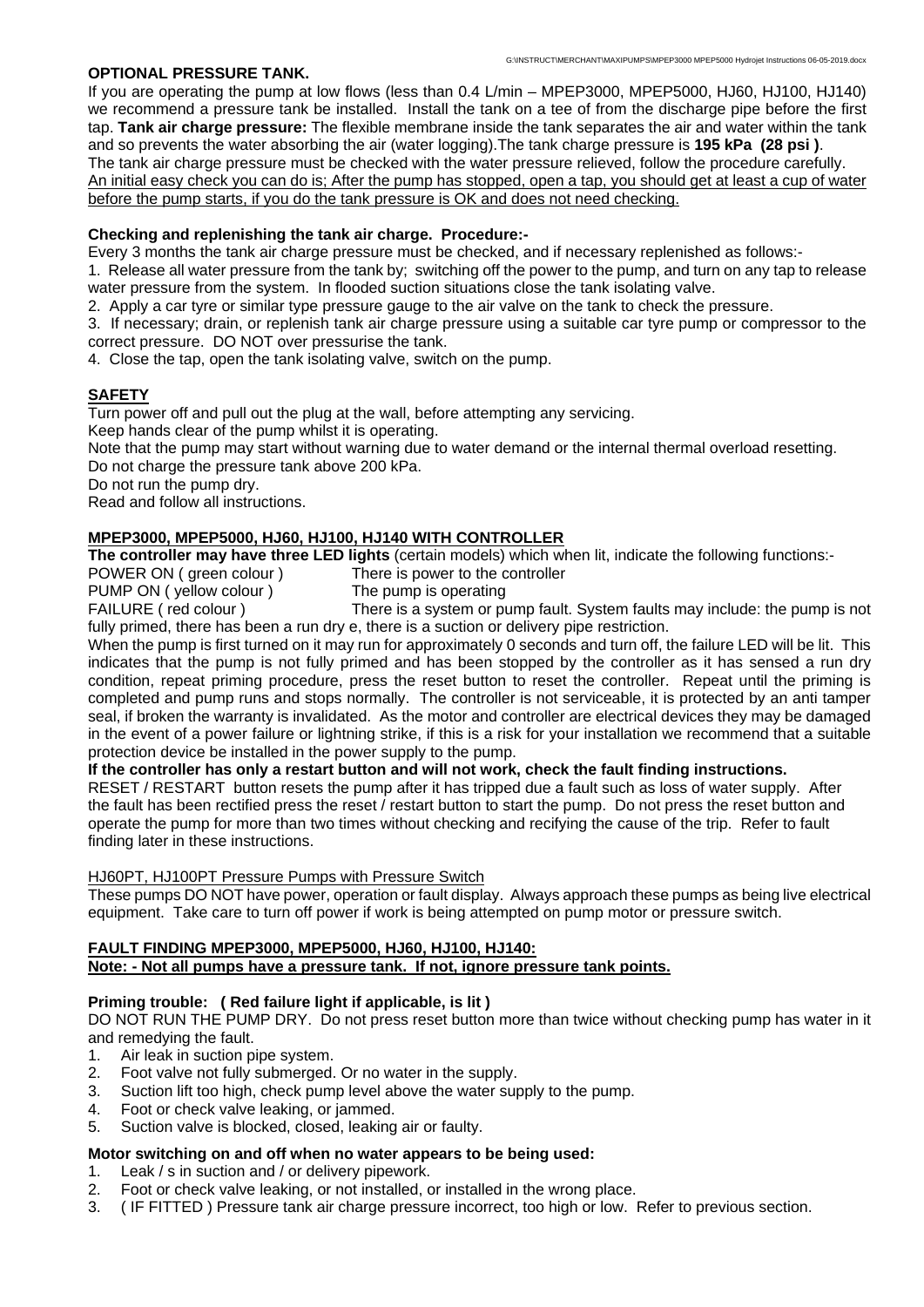- 4. Either the hot water cylinder pressure reducing valve and / or the cold water expansion valve and / or the TPR valve are leaking or incorrectly set.
- 5. Toilet cistern flush valve leaking.
- 6. Non return valve in the pump Presscontrol leaking.

### **Motor switching on and off frequently when water is being used:**

1. Blockage or restriction in the outlet, particularly the toilet cistern valve, or ball cock in header tanks.

### **Pump not switching off or taking more than 20 seconds to switch off after all outlets closed:**

- 1. Pressure tank air charge pressure incorrect, too high or too low, should be 200 kPa ( 30 psi ). Refer above.
- 2. Drop in tank / bore / well suction water level, or no water in water tank.
- 3. Leak / s in suction and / or delivery pipework and / or controller non-return valve.
- 4. Blockage or debris in the presscontrol. Fit a suction strainer to prevent this.

### **Pump will not start or run:**

- 1. Check controller " POWER ON " LED is lit if applicable, or check power supply at the power point with another appliance you know works eg: hair drier.
- 2. Motor thermal cut out has tripped. Switch power off and eliminate cause of trip, wait for cut out to automatically reset when motor cools, this can take up to 40 minutes.
- 3. One or more outlets is more than 13 metres above the pump. Call Wallace Pumps.
- 4. Controller has activated due to run dry. Restore water supply or system fault and prime pump, press reset button to reset the controller. Refer to priming above.
- 5. Controller has a blocked port or is faulty, refer to controller section earlier.
- 6. The run dry "failure" protection has activated and prevented the pump from operating. Find cause and press reset button. See 7 below.
- 7. The pump is not turned on at the motor terminal box, some models have a switch on the terminal box.
- 8. The pump is jammed. Turn off power to pump, check pump is free to rotate by turning motor fan. If jammed call Wallace Pumps service agent. Debris is the most likely cause.



#### SHOWERS : **Pressure fluctuation in a shower need not be a problem!**

An avoidable complaint about pump systems is the difficulty of achieving even water flow and temperature in showers. Our experience is that this is usually due to under size piping, incorrect pipe layout or both.

# MAINS PRESSURE or LOW PRESSURE WATER HEATERS

Wallace MPEP3000, MPEP5000, HJ60, HJ100, HJ140 pressure systems are suitable for either system.

#### GENERAL

Plumbing must be in accordance with the Building Code and any relevant manufacturer's requirements. Whichever system you choose the following guidelines will help you to achieve a very satisfactory result

# PIPING

All pipe and valve sizes are stated as minimum internal diameter.

The suction pipe and valving between the water supply and pump must be as specified.